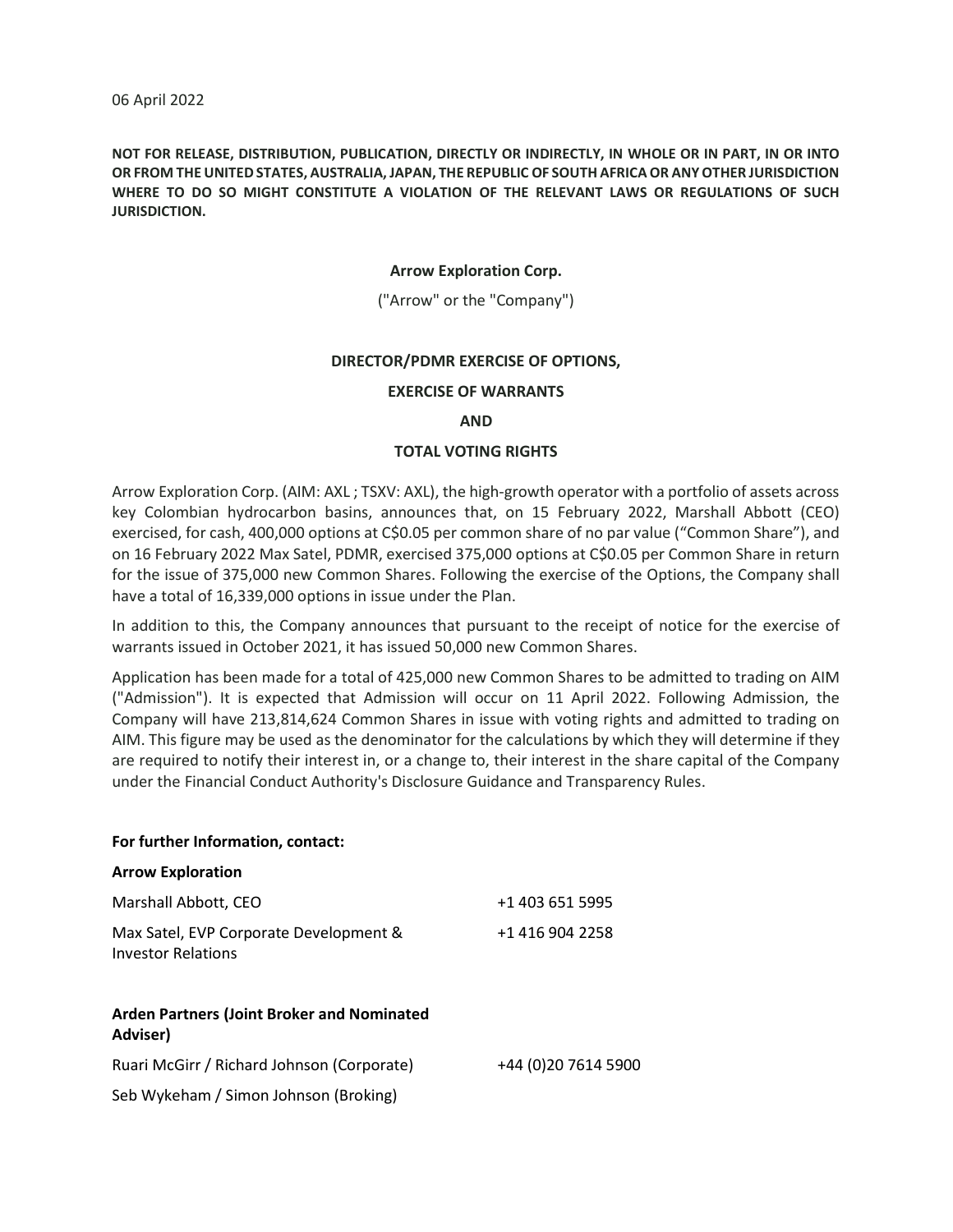## Auctus Advisors (Joint Broker)

Jonathan Wright (Corporate) +44 (0)7711 627449 Rupert Holdsworth Hunt (Broking)

## Camarco (Financial PR)

James Crothers +44 (0)20 3781 8331 Rebecca Waterworth Billy Clegg

# About Arrow Exploration Corp.

Arrow Exploration Corp. (operating in Colombia via a branch of its 100% owned subsidiary Carrao Energy S.A.) is a publicly-traded company with a portfolio of premier Colombian oil assets that are underexploited, under-explored and offer high potential growth. The Company's business plan is to expand oil production from some of Colombia's most active basins, including the Llanos, Middle Magdalena Valley (MMV) and Putumayo Basin. The asset base is predominantly operated with high working interests, and the Brent-linked light oil pricing exposure combines with low royalties to yield attractive potential operating margins. Arrow's 50% interest in the Tapir Block is contingent on the assignment by Ecopetrol SA of such interest to Arrow. Arrow's seasoned team is led by a hands-on executive team supported by an experienced board. Arrow is listed on the AIM market of the London Stock Exchange and on TSX Venture Exchange under the symbol "AXL".

# Forward-looking Statements

This news release contains certain statements or disclosures relating to Arrow that are based on the expectations of its management as well as assumptions made by and information currently available to Arrow which may constitute forward-looking statements or information ("forward-looking statements") under applicable securities laws. All such statements and disclosures, other than those of historical fact, which address activities, events, outcomes, results or developments that Arrow anticipates or expects may, could or will occur in the future (in whole or in part) should be considered forward-looking statements. In some cases, forward-looking statements can be identified by the use of the words "continue", "expect", "opportunity", "plan", "potential" and "will" and similar expressions. The forwardlooking statements contained in this news release reflect several material factors and expectations and assumptions of Arrow, including without limitation, Arrow's evaluation of the impacts of COVID-19, the potential of Arrow's Colombian and/or Canadian assets (or any of them individually), the prices of oil and/or natural gas, and Arrow's business plan to expand oil and gas production and achieve attractive potential operating margins. Arrow believes the expectations and assumptions reflected in the forwardlooking statements are reasonable at this time but no assurance can be given that these factors, expectations and assumptions will prove to be correct.

The forward-looking statements included in this news release are not guarantees of future performance and should not be unduly relied upon. Such forward-looking statements involve known and unknown risks, uncertainties and other factors that may cause actual results or events to differ materially from those anticipated in such forward-looking statements. The forward-looking statements contained in this news release are made as of the date hereof and the Company undertakes no obligations to update publicly or revise any forward-looking statements, whether as a result of new information, future events